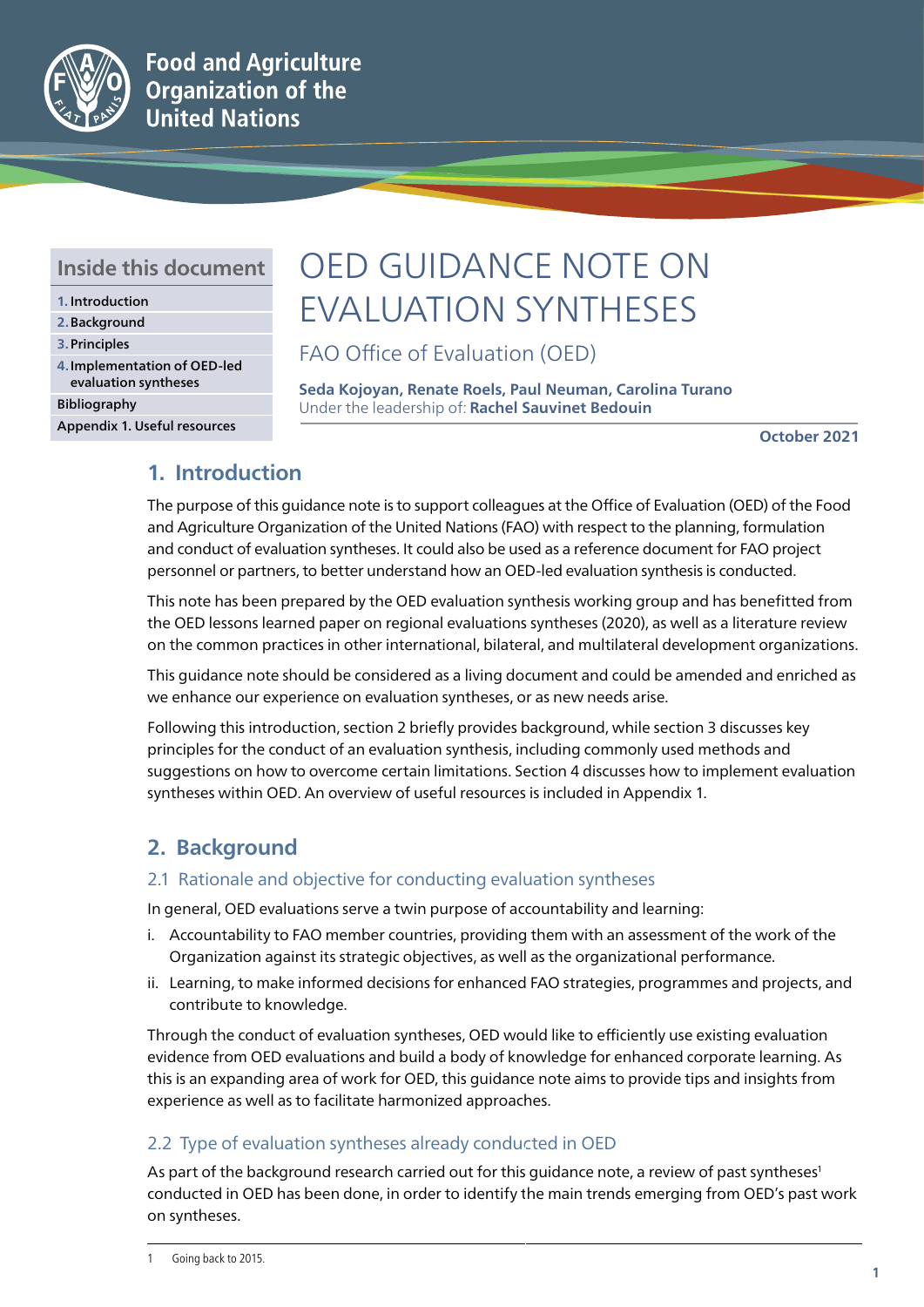The majority of evaluation syntheses conducted in OED are the result of specific demands coming from the Governing Bodies or meant to contribute towards thematic or larger evaluations. Additional synthesis work has also been conducted for other purposes, such as internal lessons sharing, e.g., the Synthesis of lessons from the Global Environment Facility (GEF) project evaluations. Within the timeframe examined, only one synthesis was jointly conducted with another agency, i.e., the International Fund for Agricultural Development (IFAD).

Since 2015, more than eight syntheses have been prepared to respond to specific requests from the Governing Bodies, such as the five Regional Syntheses (2020), requested by the Programme Committee (PC) to be presented during the Regional Conferences;<sup>2</sup> the Synthesis of evaluations of FAO's Regional and Sub-regional Offices (2015); and the Synthesis of lessons learned in the application of the Country Programming Framework (2018), both requested by the PC.

As mentioned, syntheses are also conducted as part of broader thematic evaluations, both as stand-alone products or as internal analysis carried out to feed into the main report. Examples of these are FAO's work on farmer fields schools, as part of the Sustainable Development Goal (SDG) 2 Evaluation, and the Synthesis of results from GEF project evaluations, in the context of the SDG 13 evaluation. An internal paper drawing lessons learned from the conduct of regional evaluation syntheses in 2020 was also developed and has greatly contributed towards this guidance note. In the table below, a comprehensive list of evaluation syntheses conducted in OED since 2015 can be found.

| Table 1. List of evaluation syntheses conducted in OED since 2015                                                                                                                                                    |          |  |  |  |
|----------------------------------------------------------------------------------------------------------------------------------------------------------------------------------------------------------------------|----------|--|--|--|
| <b>Name of evaluation</b>                                                                                                                                                                                            | Year     |  |  |  |
| Peace Building Fund synthesis concept note                                                                                                                                                                           | on-going |  |  |  |
| [Synthesis] FAO work on farmer field schools (part of the SDG 2 evaluation)                                                                                                                                          | 2021     |  |  |  |
| Evidence summary on COVID-19 and food security (UNEG product, OED co-managed)                                                                                                                                        | 2021     |  |  |  |
| Synthesis of results from GEF project evaluations (part of the SDG 13 evaluation)                                                                                                                                    | 2020     |  |  |  |
| Regional evaluation syntheses for the Africa (RAF), Latin America and the Caribbean (RLC),<br>Near East and North Africa (RNE), Europe and Central Asia (REU) and Asia and the Pacific (RAP)<br>FAO regional offices | 2020     |  |  |  |
| Synthesis of FAO-GEF project evaluations - implementation issues                                                                                                                                                     | 2020     |  |  |  |
| Synthesis of FAO-GEF project evaluations - policy influence & governance support                                                                                                                                     | 2020     |  |  |  |
| Synthesis of findings and lessons learnt from the Strategic Objective evaluations                                                                                                                                    | 2019     |  |  |  |
| Synthesis of biodiversity-related project evaluations in Ecuador                                                                                                                                                     | 2018     |  |  |  |
| Synthesis of lessons learnt in the application of the Country Programming Framework                                                                                                                                  | 2018     |  |  |  |
| FAO and IFAD's engagement in pastoral development -joint evaluation synthesis                                                                                                                                        | 2016     |  |  |  |
| Synthesis of the evaluations of FAO's regional and sub-regional offices                                                                                                                                              | 2015     |  |  |  |

*Source:* Developed by the Evaluation Synthesis Working Group.

The review shows that, although most evaluation syntheses consisted of desk reviews, as well as some additional interviews, overall, there is no harmonized approach, nor a shared understanding at OED of what constitutes an evaluation synthesis. Furthermore, methodological approaches are diverse, and there is a lack of a consistent approach used in sampling past evaluations. Finally, about half of evaluation syntheses included recommendations, and only three syntheses utilized qualitative software/computer-assisted approaches in the analysis.

<sup>2</sup> Due to the COVID-19 pandemic, only the evaluation synthesis for Europe and Central Asia (REU) was presented and discussed during the Regional Conference for Europe.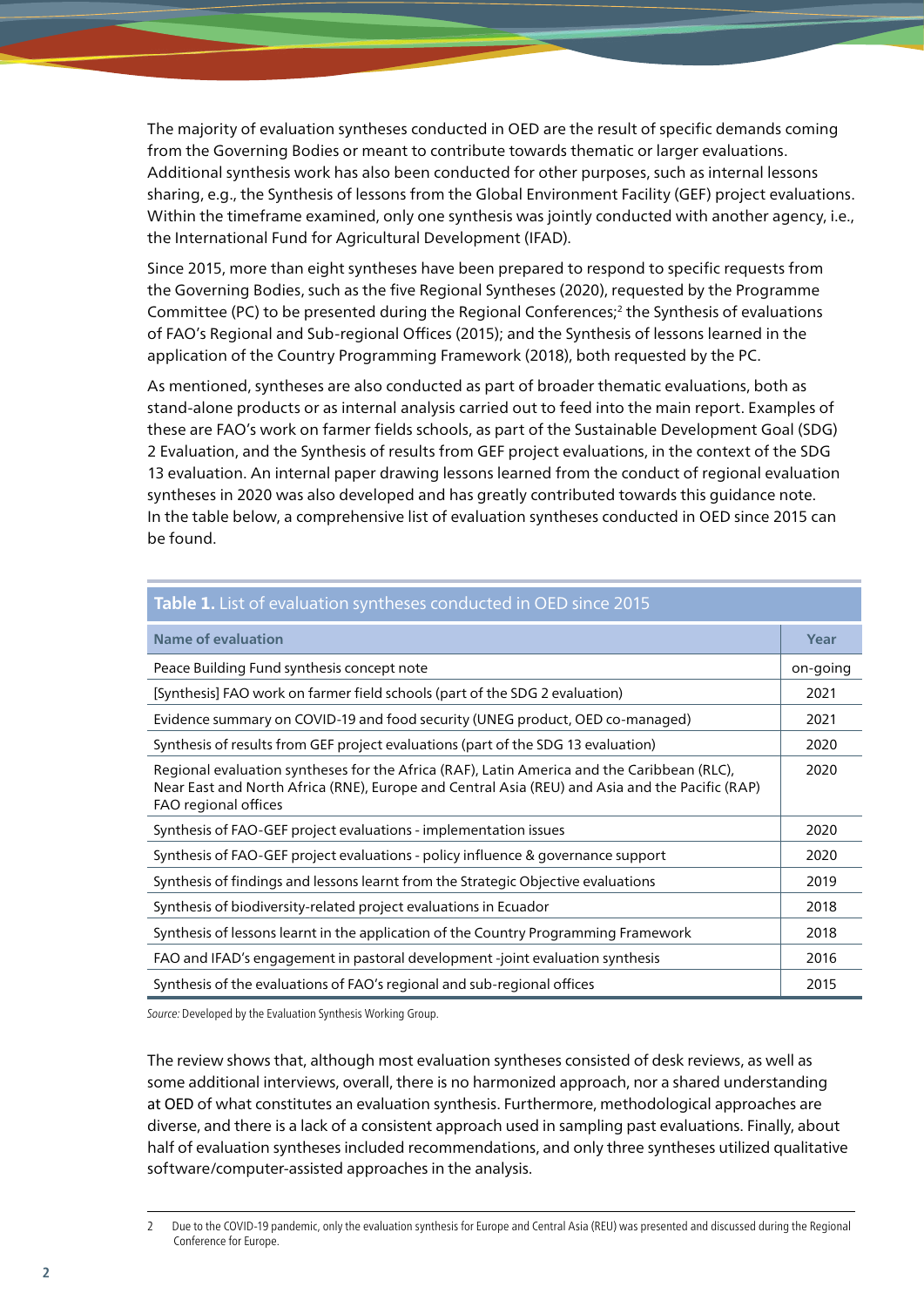### 2.3 Definitions and typology of evaluation syntheses

It is important to keep in mind that various forms of evidence can be synthesized in addition to evaluations. At the same time, it is likely that at OED most of the syntheses that will continue to be performed will be evaluation syntheses. There is not one specific definition for various types of evaluation synthesis. Each organization tailors them to their own needs and policy. An evaluation synthesis can be described as a whole in the following way:

*Evaluation synthesis captures evaluative knowledge and lessons learned on a certain topic from a variety of existing evaluations through aggregated and distilled evidence in order to draw more informed conclusions (and sometimes recommendations) on a specific topic or question (The Presidency of the Republic of South Africa, 2014).*

The following table clarifies the main differences in wider evidence synthesis, as well as provides links to further information. It distinguishes between the types of synthesis which can be appropriate to conduct, depending whether less or more time and resources are available. The former requires a more systematic approach, and often, an evaluation framework. Unsurprisingly, the degree of confidence grows with the more time- and resource-intensive syntheses.

It should be noted that Table 2 below is not exhaustive. It is prudent to keep in mind, as described by Barnett-Page and Thomas (2009), that "profusion of terms can mask some of the basic similarities in approach that the different methods share, and also lead to some confusion regarding which method is most appropriate in a given situation".3

| Table 2. Typology of evidence syntheses                                                                                                                                     |                                                                                                                                                    |                                                                                                                                                                                                                            |                                                                                                                                                                                                                                             |                                                                                                                                                                                                                                                                                                                  |  |
|-----------------------------------------------------------------------------------------------------------------------------------------------------------------------------|----------------------------------------------------------------------------------------------------------------------------------------------------|----------------------------------------------------------------------------------------------------------------------------------------------------------------------------------------------------------------------------|---------------------------------------------------------------------------------------------------------------------------------------------------------------------------------------------------------------------------------------------|------------------------------------------------------------------------------------------------------------------------------------------------------------------------------------------------------------------------------------------------------------------------------------------------------------------|--|
|                                                                                                                                                                             | <b>Name and definition/purpose</b>                                                                                                                 |                                                                                                                                                                                                                            | <b>Methodology</b>                                                                                                                                                                                                                          | <b>More information</b>                                                                                                                                                                                                                                                                                          |  |
| More labor and<br>time-intensive;<br>appropriate when<br>in-depth analysis<br>is needed, data is<br>abundant (even if<br>of varying quality),<br>or mostly<br>quantitative. | Systematic reviews - look systematically across the evidence base. Explicit and transparent<br>procedures. Clear inclusion and exclusion criteria. |                                                                                                                                                                                                                            |                                                                                                                                                                                                                                             |                                                                                                                                                                                                                                                                                                                  |  |
|                                                                                                                                                                             | <b>Realist synthesis</b>                                                                                                                           | Synthesizing all<br>relevant existing<br>research in order<br>to make evidence-<br>based policy<br>recommendations.<br>Focus is on<br>understanding<br>the mechanisms<br>by which an<br>intervention works<br>or does not. | Identifying review<br>questions.<br>Searching for primary<br>studies.<br>Quality assessment.<br>Extracting the data.<br>Synthesizing the<br>data.<br>Dissemination.                                                                         | https://implementationscience.<br>biomedcentral.com/<br>articles/10.1186/1748-5908-7-33                                                                                                                                                                                                                          |  |
|                                                                                                                                                                             | <b>Meta-evaluation</b>                                                                                                                             | An evaluation<br>of evaluations.<br>aggregates<br>findings from<br>a series of<br>evaluations.                                                                                                                             | Relies on an<br>evaluation<br>framework.<br>Does not use complex<br>statistical analysis<br>but can include<br>an evaluation of<br>the quality of the<br>evaluations and<br>its adherence to<br>established good<br>practice in evaluation. | https://wmich.edu/sites/default/<br>files/attachments/u58/2015/<br>Quality_Context_and_Use.pdf<br>https://www.betterevaluation.org/<br>en/rainbow_framework/manage/<br>review_evaluation_do_meta_<br>evaluation<br>https://www.alnap.org/help-library/<br>evaluating-evaluations-a-meta-<br>evaluation-checklist |  |
|                                                                                                                                                                             | Meta-analysis                                                                                                                                      | Using statistical<br>tools to analyze<br>data (quantitative),<br>from different<br>evaluations, i.e.<br>combining studies.                                                                                                 | Combines numeric<br>evidence from<br>experimental (and<br>sometimes quasi-<br>experimental<br>studies) to produce<br>a weighted average<br>effect size.                                                                                     | To be used only where<br>appropriate (i.e. impact<br>evaluations).<br>https://www.betterevaluation.org/<br>evaluation-options/meta-analysis                                                                                                                                                                      |  |

3 We recommend this reading to those who wish to see a more comprehensive list of the different typologies for evaluation syntheses.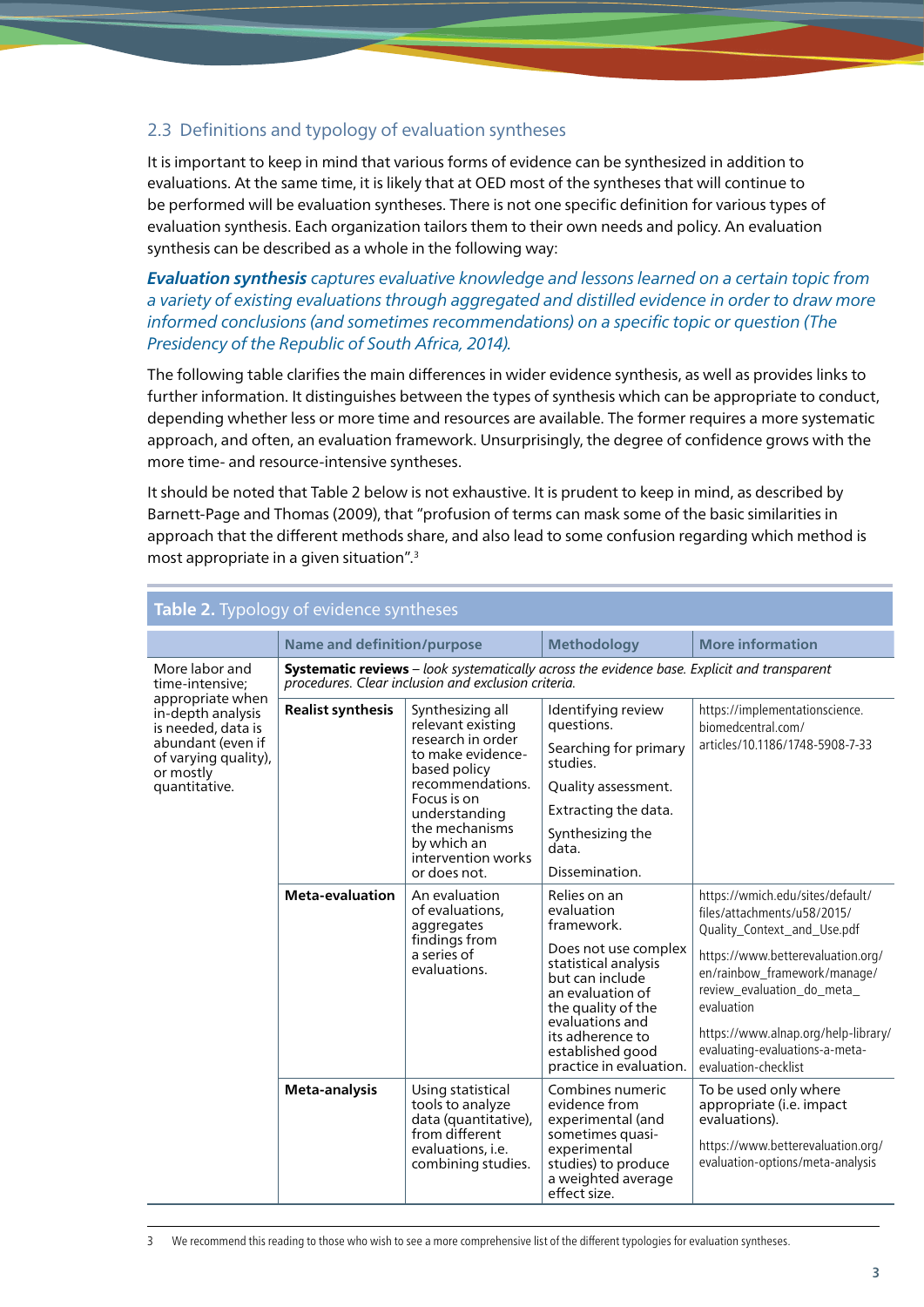|                                                                                                | <b>Name and definition/purpose</b> |                                                                                                                                                                                                                                                                                                                                       | <b>Methodology</b>                                                                                                                                                                                                                                                                                                                             | <b>More information</b>                                                                                                                                                                                                                                                            |
|------------------------------------------------------------------------------------------------|------------------------------------|---------------------------------------------------------------------------------------------------------------------------------------------------------------------------------------------------------------------------------------------------------------------------------------------------------------------------------------|------------------------------------------------------------------------------------------------------------------------------------------------------------------------------------------------------------------------------------------------------------------------------------------------------------------------------------------------|------------------------------------------------------------------------------------------------------------------------------------------------------------------------------------------------------------------------------------------------------------------------------------|
| Less labor and<br>time-intensive;<br>appropriate for a<br>quick assessment<br>of limited data. | <b>Lessons learned</b>             | Lessons learned<br>can develop out<br>of the evaluation<br>process as<br>evaluators<br>reflect on their<br>experiences in<br>undertaking the<br>evaluation. Lessons<br>can take the form<br>of describing<br>what should or<br>should not be<br>done or describing<br>the outcome of<br>different processes.                          | Combining lessons<br>learned from a<br>pool of evaluations,<br>mindful of the<br>context and further<br>applicability.<br>A greater number of<br>supporting evidence<br>from various<br>evaluations for the<br>lessons learned and<br>their triangulation<br>increases confidence<br>of obtaining a<br>significant and<br>meaningful "lesson". | https://www.betterevaluation.org/<br>evaluation-options/lessons_learnt<br>https://archive.globalfrp.org/<br>evaluation/the-evaluation-<br>exchange/issue-archive/learning-<br>organizations/lessons-learned<br>https://journals.sagepub.com/doi/<br>abs/10.1177/109821400102200307 |
|                                                                                                | Rapid evidence<br>assessment       | Systematic<br>search, but a<br>quick overview of<br>existing research<br>on a topic.                                                                                                                                                                                                                                                  | Often a combination<br>of key informant<br>interviews and<br>targeted literature<br>searches.                                                                                                                                                                                                                                                  | https://www.betterevaluation.org/<br>evaluation-options/rapid_evidence<br>assessment                                                                                                                                                                                               |
|                                                                                                | <b>Textual narrative</b>           | Dividing the studies<br>into relatively<br>homogenous<br>groups,<br>reporting study<br>characteristics<br>within each group,<br>and articulating<br>broader similarities<br>and differences<br>among the<br>groups. Useful<br>in synthesizing<br>evidence of<br>different types<br>(qualitative,<br>quantitative,<br>economic, etc.). | Typically, study<br>characteristics,<br>context, quality and<br>findings are reported<br>on according to a<br>standard format<br>and similarities<br>and differences are<br>compared across<br>studies. Structured<br>summaries can also<br>be developed.                                                                                      | https://www.ncbi.nlm.nih.gov/pmc/<br>articles/PMC3224695/<br>https://www.ncbi.nlm.nih.gov/pmc/<br>articles/PMC1783856/                                                                                                                                                             |
|                                                                                                | <b>Vote counting</b>               | Gaining knowledge<br>about a body of<br>evidence simply<br>by tallying the<br>number of positive<br>results to the<br>negative.                                                                                                                                                                                                       | Comparing the<br>number of positive<br>studies ( <i>i.e.</i> studies<br>showing benefits)<br>with the number<br>of negative studies<br>(i.e. studies showing<br>harm).<br>Does not take into<br>account quality of<br>evidence, sample or<br>effect sizes.                                                                                     | https://www.betterevaluation.org/<br>evaluation-options/votecounting                                                                                                                                                                                                               |
| Related, but with a<br>different purpose                                                       | Evidence gap<br>mapping            | Maps out the<br>existing evidence<br>and gaps in order<br>to set future<br>research priorities.                                                                                                                                                                                                                                       | While steps in the<br>process are similar<br>to the above, major<br>difference is that<br>these mappings do<br>not synthesize what<br>the evidence actually<br>says.                                                                                                                                                                           | https://www.campbellcollaboration.<br>org/evidence-gap-maps.html<br>https://www.3ieimpact.org/<br>evidence-hub/evidence-gap-maps                                                                                                                                                   |

*Source:* Adapted from Better Evaluation's "[Synthesise Data Across Evaluations](https://www.betterevaluation.org/en/rainbow_framework/synthesise/synthesise_across_evaluations)", the paper "Methods for the synthesis of qualitative research: a critical review" as well combined and counter-validated definitions from the 3ie; OECD; and the government of the Republic of South Africa.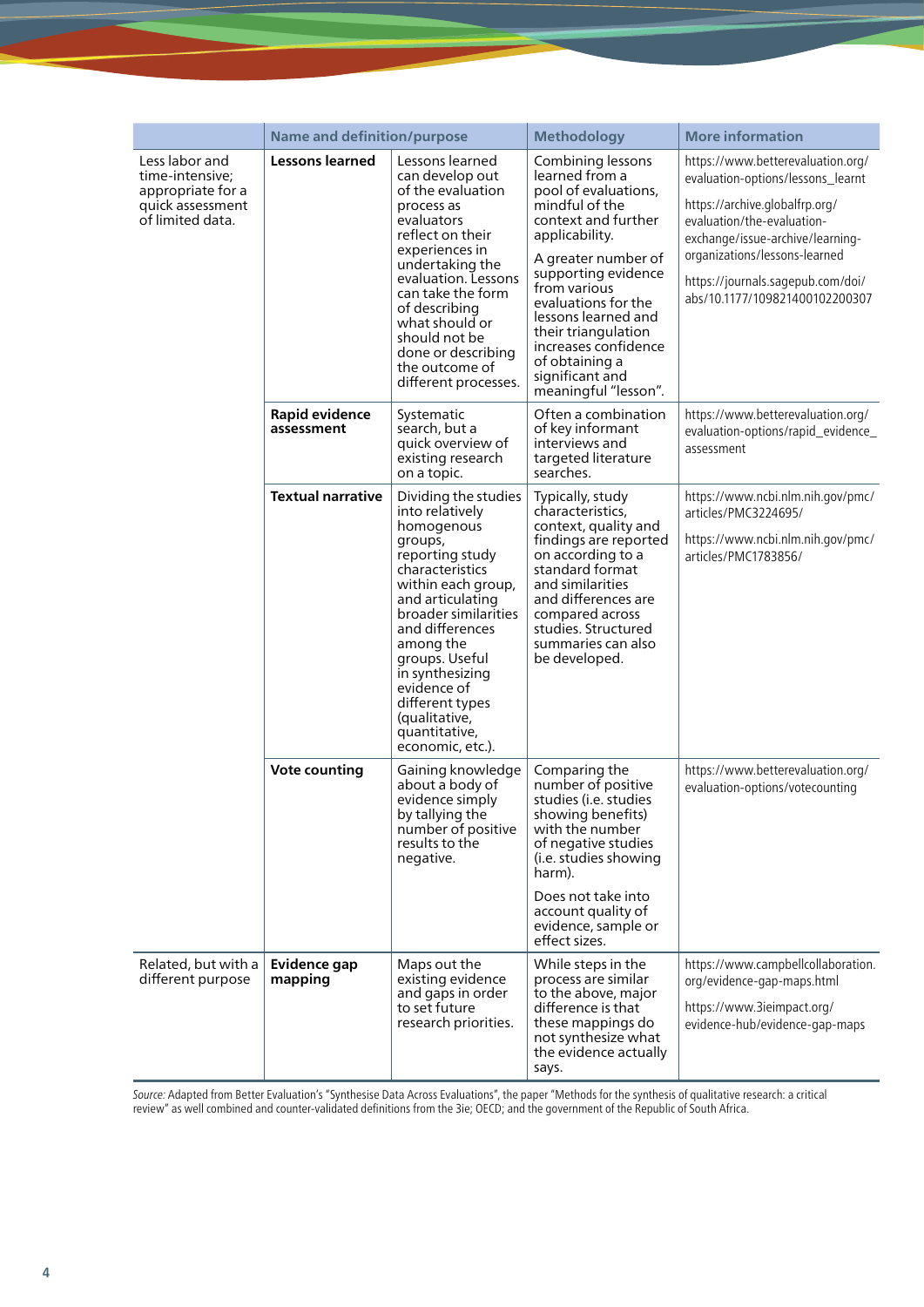### 2.4 Advantages of evaluation syntheses

The following represent some of the major advantages of conducting evaluation syntheses. The limitations of evaluation syntheses, with corresponding mitigation measures, are discussed in the Section 3 of this document.

- i. further strengthen the use of evaluation findings;
- ii. facilitate wider use and accessibility of evaluations, by compressing findings of many evaluations into one report;
- iii. promote learning and a deeper reflection/understanding of a particular topic and the strategic implications of certain findings;
- iv. contribute to decision-making processes in an effective and efficient way (e.g., when there is no time or resources to do a new evaluation);
- v. cost-saving, since evaluation syntheses mostly uses existing knowledge opposed to starting from scratch;
- vi. methodological: evidence could become more reliable, with a higher degree of confidence in the evaluation results, if it is subjected to a critical appraisal during the synthesis process;
- vii. realist synthesis: since the focus is on program theory, it may be more useful for high-level decision-making; additionally, complex programmes consist of a number of linkages, each with a varied evidence base; realist synthesis can help with such knowledge; and
- viii. focus on structural and common factors, rather than specific interventions and their unique characteristics.

### **3. Principles**

### 3.1 When to conduct evaluation syntheses

Evaluation syntheses essentially support the same objectives of accountability and learning associated with all evaluations as well as serve to promote enhanced FAO strategies, programmes and projects. There are contexts in which evaluation syntheses may be preferable to the conduct of evaluations drawing upon primary data collection and analysis. While any decision about whether to conduct an evaluation synthesis depends upon the evaluand and other context-specific factors, there are certain times in which an evaluation synthesis may be called for. These include:

- i. when there are a number of evaluations that provide evidence on a given topic;
- ii. to contribute effectively and efficiently to decision-making processes and frame discussions, particularly when there is neither adequate time (i.e. to respond to urgent requests), nor resources to undertake a full-fledged evaluation;
- iii. to feed into a thematic evaluation, e.g., on the SGDs in other words, as part of the evaluation process;
- iv.for selected events or processes, e.g., regional conferences (for Governing Bodies or Member States), to comply with donor requests or commitments and on selected operational issues (Operational Partners Implementation Modality, for example);
- v. when there are a number of evaluations that provide evidence on a given topic, particularly in cases when evidence would lead to uncertain conclusions or when some of the information is conflicting;<sup>4</sup>

The value-added and utility of conducting an evaluation synthesis should be considered, even when ample evidence is available for review. Such a decision should take into account, among others, longevity of its use, impact on visibility, accountability or learning from evaluations. For more guidance see section 4.1.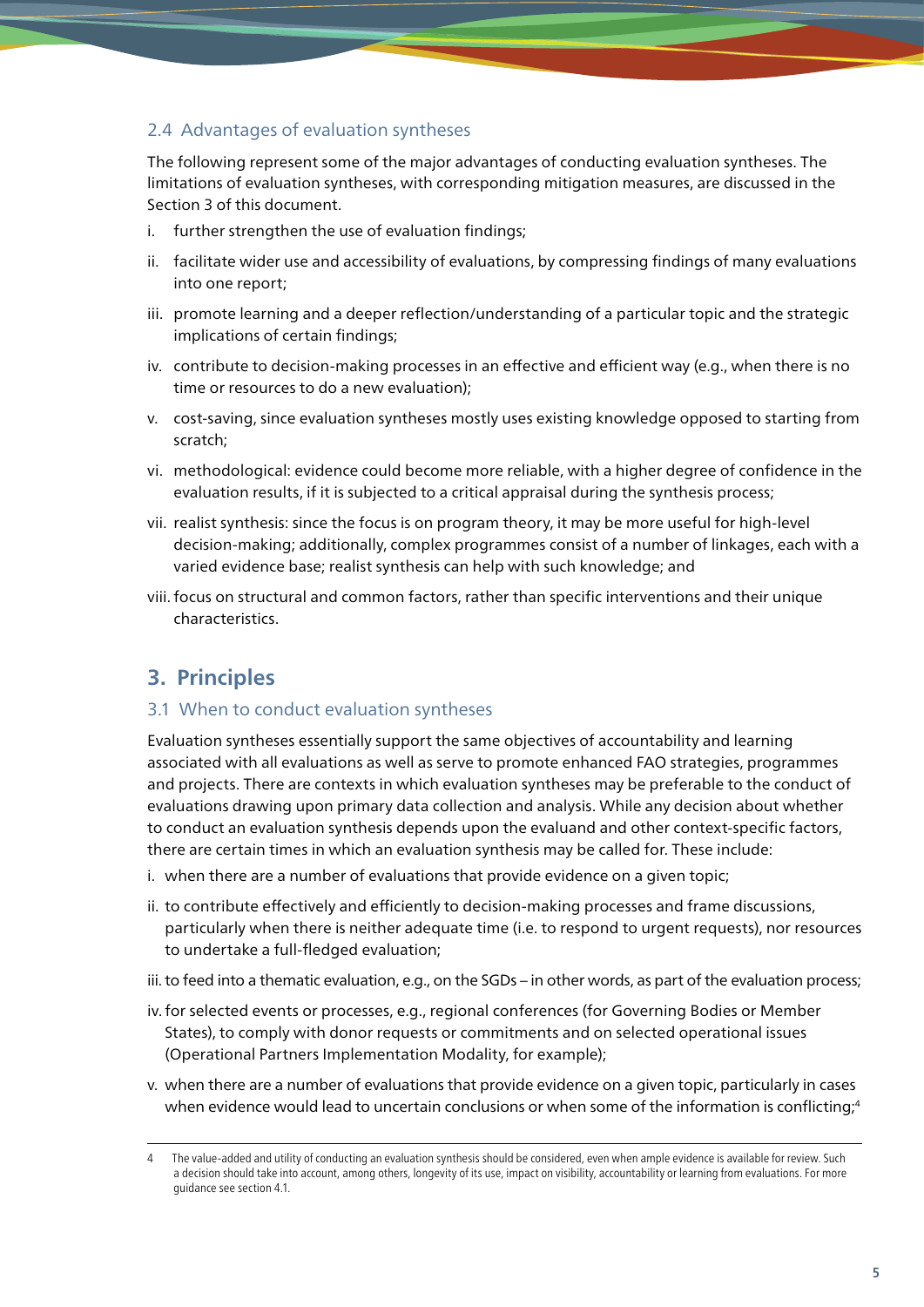- vi. to save on direct and indirect costs (both for the evaluator and for the groups being evaluated);5
- vii. to focus on structural/common factors associated with positive outcomes or challenges, and not only on issues specific to a given intervention or context;
- viii. to improve the robustness of evidence by building on work that has been done, instead of starting from scratch; and
- ix. to enhance the applicability of existing findings and developing new knowledge through the integration process.

### 3.2 Commonly used approaches and methods

The approach for conducting a systematized evaluation synthesis can be divided in the following eight phases:

- i. involvement of key stakeholders from day one: determine audience needs, interests and product preferences (see section 2.2 and 3.1);
- i. selection of a topic and the conduct of an evaluability assessment (see section 4.2 for more information);
- ii. preparation of overall terms of reference (TORs) and where necessary complemented by additional concept notes;<sup>6</sup> TORs should contain:
	- rationale for conducting the evaluation synthesis and selected topic (see also section 3.1);
	- scope, purpose, audience and use of the evaluation synthesis;
	- well-defined evaluation questions, criteria for theme selection and detailed methods/tools; and
	- risks, possible limitations and timeline.
- iii. identification of the sample size and review protocols;
- iv. screening, codifying and extracting information/data for analysis;<sup>7</sup>
- v. analysis, validation and triangulation of collected information/data;
- vi. preparation and review of the report; and
- vii. dissemination on the OED webpage and, if requested, presentation of the findings to the PC and other internal/external stakeholders.

An evaluation synthesis usually relies on multiple sources for data collection and mixed methods for the analysis, validation and triangulation of evidence against the key questions. Generally, a qualitative approach is used to synthesize findings from completed evaluation reports. Where relevant, and where time and resources allow, the scope could be expanded (e.g. with other FAO policies or topic-related external sources). Interviews or quantitative approaches may also be applied.

**Organization of a systematic desk-review**. Once the topic is selected, the organization of a systematic desk review starts. One of the first steps includes the identification of the scope (representative sample size) by screening a large number of evaluation reports and by filtering, coding and organizing the information/data. The evaluation synthesis should use purposive

This alone is not a sufficient condition to conduct evaluation syntheses, however.

<sup>6</sup> For example, while the TORs of the OED Regional Synthesis provide generic guidance, specific concept notes were prepared for each of the five regions highlighting the specific approach, scope and objective, etc. For this exercise each region had a certain degree of flexibility in terms of methodological approach and tools to use, and the report for MENA region, for example, decided to consult the Country Programming Frameworks as well, beyond evaluation reports.

<sup>7</sup> This may involve some training of the evaluation team, especially if (new) software is used.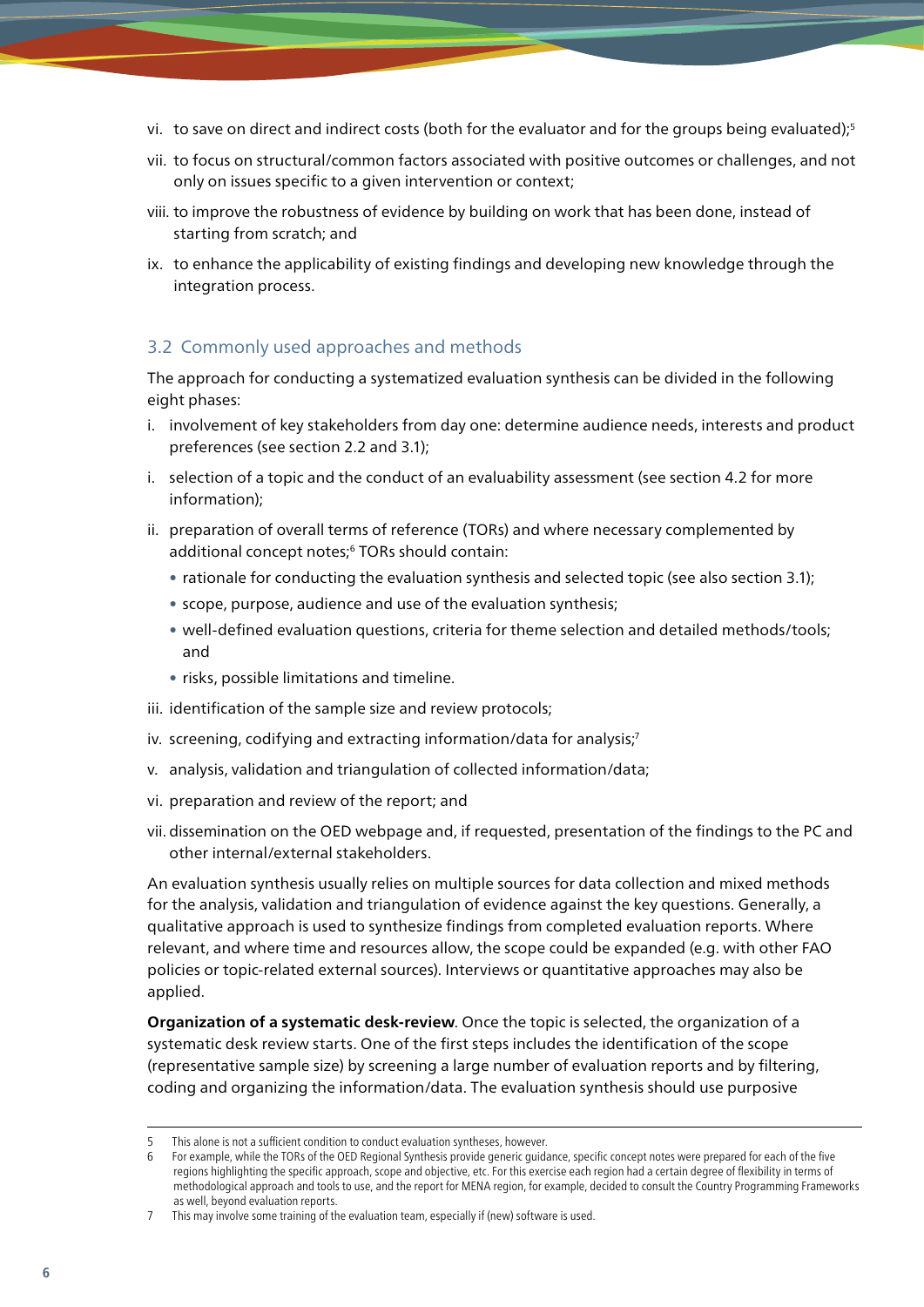sampling: selecting reports that are most likely to provide the most useful information to answer the evaluation questions. For example, what reports (and individuals for the interviews later) will we learn from the most?

An evaluation of evaluations should be a pre-requisite for any synthesis (assessing the actual quality of the universe of evaluations to be synthesized). For this exercise, it is key to develop well-defined and demarcated inclusion/exclusion quality criteria. Many evaluation offices, among those of the World Food Programme (WFP) and IFAD, use a structured analytical framework, where evidence is rated for quality on a scale, and only evaluations above a certain threshold are included in the synthesis. Currently, OED is also working on a quality assurance system.

The evaluation guidelines of the department for performance monitoring and evaluation (DPME) of the Government of South Africa and the second evaluation manual of the independent office of evaluation of IFAD (IOE) both state that it could be useful to develop a theory of change before starting the screening. This should help in the identification of the precise scope of the evaluation synthesis and assist with the searching for themes/codes that meet this scope. A theory of change will also help in structuring the analysis of the evidence and the presentation of findings.

Screening (and finding) a large number of relevant reports can be overwhelming. During a first round, the sample size of eligible reports and initial themes/coding is defined. The identification of themes should be conducted according to the established criteria in the TORs (e.g. food security, gender, monitoring and evaluation, etc.). The majority of the coding takes place once the sample size is defined. It often happens that after reading/coding a couple of reports, a more refined list of codes emerges.

To facilitate data extraction based on codes and keywords of the analytical framework, qualitative analysis software could be used, such as MAXQDA or NVIVO. Another option, used for the OED regional synthesis reports, is the add-in for Word, DocTools ExtractData.<sup>8</sup> This is a free, simple tool that can extract (isolate) Word's Review/New Comment entries from a document. Whenever software tools are not available, a simple-word search or strategic reading (i.e. looking at the frequency of agreed words and close alternative words and/or reading an agreed number of sections such as inter alia the executive summary, conclusions and recommendations) can be applied. With or without software, both approaches need time: while the simple-word search is per definition time-consuming, for the use of software one needs to calculate extra training time to prepare and refine the codes.

To synthesize the results, a detailed recording grid (e.g. in Excel) should be used. To increase reliability, it is good practice to have at least two persons coding the same evaluation report (to control for bias), before summarizing the consolidated evidence base. In case of software, the codes need to be reviewed before using the software programme. It is crucial that all team members follow the same review protocols and that the process is systematic. The rigour of the process is crucial for the credibility and quality of the evaluation synthesis. Full-time supervision of the evaluation team that implement the review protocols is advised. This role often involves quality checking, ensuring consistency using regular spot-checks, distributing evaluations to team members, and overseeing the time taken to complete protocol tasks per report. The larger the scope, sample and the more complex the screening process, the longer this exercise will take.

A lesson learned from the OED Regional Synthesis is to include reference data in the recording grid (e.g. evaluation code, page number), which allows for quick searches when extra information is required or when concerns are raised on the evidence. Once the recording grid is ready, it is time to clean, screen, organize and qualify the data, taking out any evidence that is not well substantiated or not useful.

8 Available at<https://www.thedoctools.com/word-macros-tips/word-macros/extract-comments-to-new-document/>.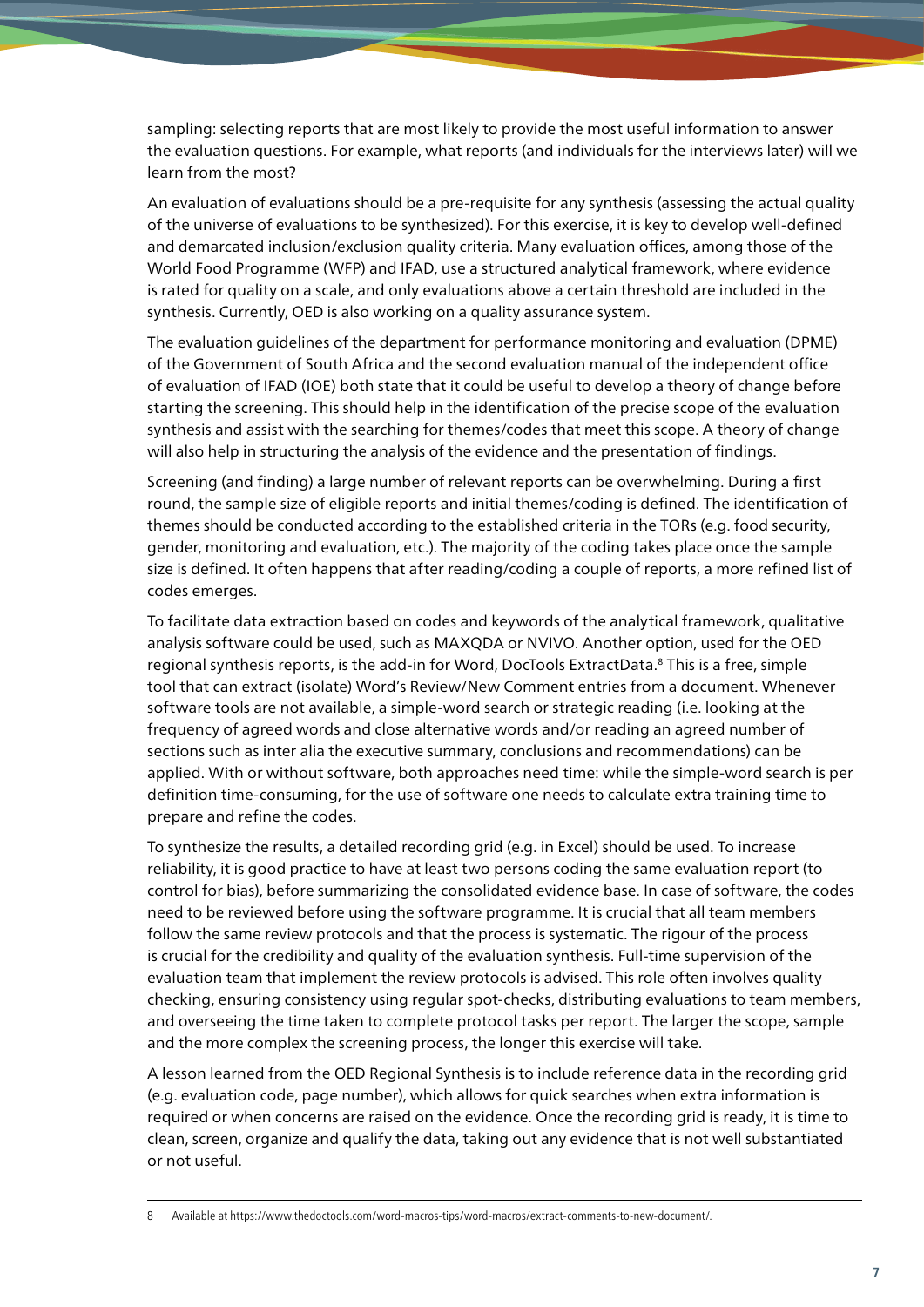The final step is analysing the evidence collected. Once commonalities between extracts have been established, these can be synthesized into findings. Depending on the scope and utility of the evaluation synthesis, examples of extracts can be included under each evaluation question for illustrative purposes.

**Interviews and briefings**. The desk-review exercise is supplemented and triangulated by selected face-to-face or virtual interviews and/or focus-group discussions with internal and external informants at different levels to better contextualize, enrich and verify certain findings and to collect updates on findings from completed evaluation reports (ensuring that the evaluation synthesis findings are not outdated). Naturally, findings are also further validated through one or more (de) briefing sessions.

**Additional methods and analyses**. Desk research of evaluation synthesis practices in a selection of other evaluation offices gathered a few examples of additional methods that could be used (in addition to the desk-review of completed in-house evaluation reports and key informant interviews). For example, the independent evaluation offices of the Asian Development Bank (ADB), the African Development Bank (AfDB) and IFAD tend to include also secondary data, and the United States Agency for International Development (USAID) and AfDB also occasionally used an online survey. The independent evaluation offices of IFAD and ADB also use, in some larger evaluation syntheses exercises, a section with best practices or lessons from other development organizations. A quick overview of additional methods is summed up below:

- i. **additional desk reviews:** to expand evidence with, for example, related corporate documents, external sources on the topic, or project documentation (e.g. project document, progress reports, etc.);
- ii. **electronic surveys**: before or during the data–collection, to assess priorities or early lessons learnt;
- iii. country visits<sup>9</sup>/field-level key informant interviews and focus group discussions: to ensure new/updated info is included;
- iv. **meta-analysis**: a statistical method for combining numeric evidence to produce a weighted average effect size; it could be used to compare alternative interventions or compare an intervention to a control group; it is also used to illustrate correlations and trends;
- v. the inclusion of annexes with **case-studies**: e.g. to illustrate performance of specific projects;
- vi. **benchmarking exercises**: e.g. to illustrate lessons and best practises of similar multilateral/ bilateral development organizations; and
- vii. **outlier-analysis**: e.g. to illustrate what the assessed excelling or underperforming projects have in common.

#### 3.3 How to address common limitations

In previous sections, we discussed the advantages of conducting an evaluation synthesis, as well the common methodology steps for a systematized approach. In reviewing a number of syntheses evaluations, certain common limitations emerged as well. In Table 3 below, the Working Group made to match these with potential remedies for each.

<sup>9</sup> If no country visits are possible, the team working on an evaluation synthesis could ask other OED colleagues going on a mission to ask some evaluation questions on their behalf.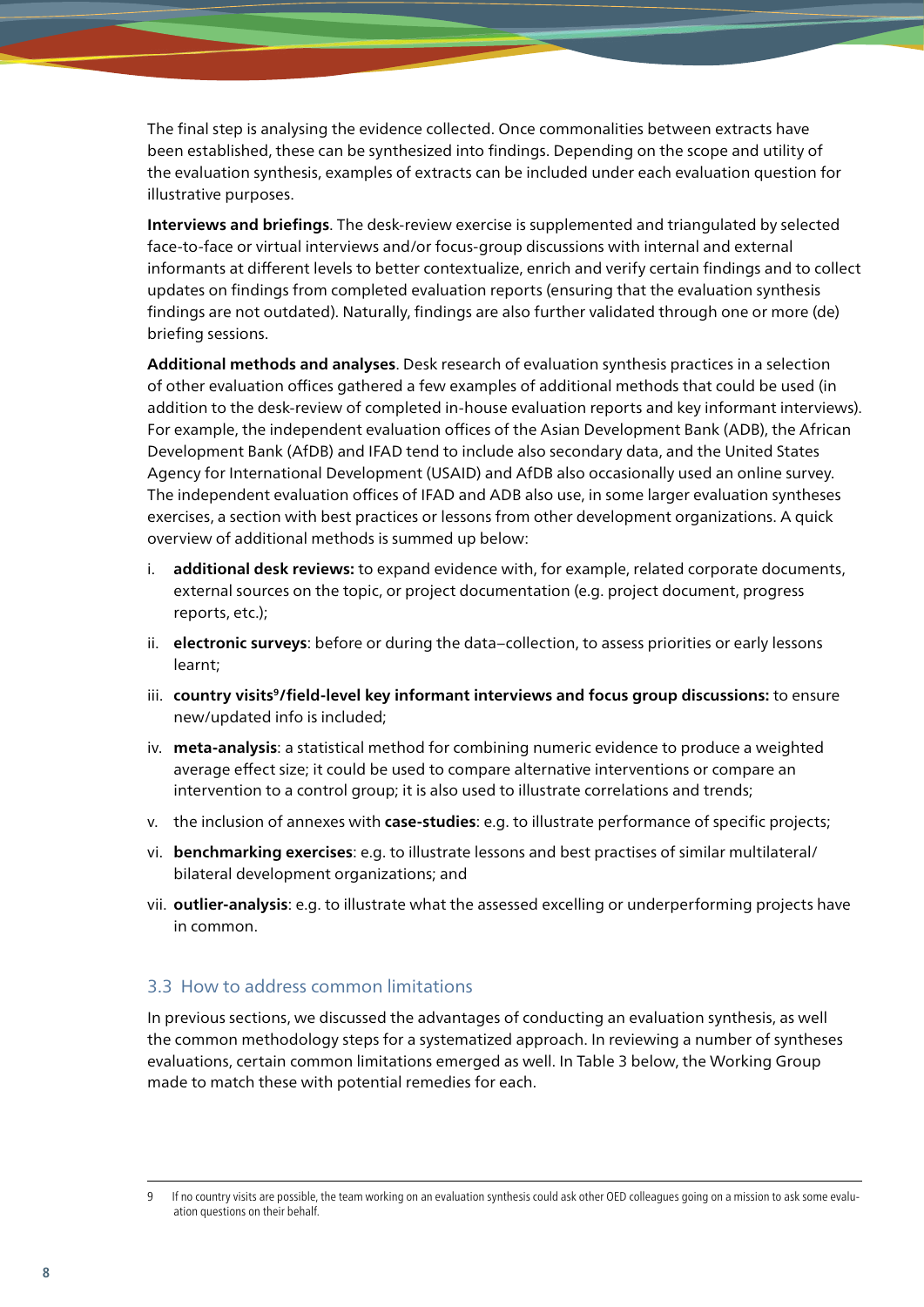| <b>Table 3.</b> Limitations and remedy measures in evaluation syntheses                                                                                                                                                                                                                                                                                               |                                                                                                                                                                                                    |  |  |  |
|-----------------------------------------------------------------------------------------------------------------------------------------------------------------------------------------------------------------------------------------------------------------------------------------------------------------------------------------------------------------------|----------------------------------------------------------------------------------------------------------------------------------------------------------------------------------------------------|--|--|--|
| Limitation                                                                                                                                                                                                                                                                                                                                                            | <b>Remedy</b>                                                                                                                                                                                      |  |  |  |
| Synthesis for the "sake of it", questionable utility in<br>synthesizing recent evidence.                                                                                                                                                                                                                                                                              | Engage the target audience in the design of the<br>synthesis, to obtain their views on the relevance and<br>potential use of the synthesis.                                                        |  |  |  |
| Evaluation evidence may have become outdated by<br>the time of the synthesis evaluation.                                                                                                                                                                                                                                                                              | Identify key evidence which is no longer valid.                                                                                                                                                    |  |  |  |
|                                                                                                                                                                                                                                                                                                                                                                       | Validate and/or complement data through the conduct<br>of additional interviews or gathering new data.                                                                                             |  |  |  |
|                                                                                                                                                                                                                                                                                                                                                                       | Triangulate data through secondary sources,<br>consulting documents beyond evaluation reports.                                                                                                     |  |  |  |
| Variability in the quality of evaluation reports.                                                                                                                                                                                                                                                                                                                     | Conduct a quality assessment of the evaluation data<br>to decide which data can be used in the synthesis.<br>Additionally, and more broadly, have clear inclusion/<br>exclusion criteria.          |  |  |  |
| Variability of the level of detail in evaluation reports.<br>When using different type of evaluations (I.e.,<br>Project, Thematic, Country Programme Evaluations),<br>the depth in which certain topics are covered in the<br>reports varies, which makes it difficult to compare<br>and present quantitative data on progress and<br>achievements on certain topics. | Consult secondary sources, such as FAO internal<br>studies, and gather new data.<br>Build upon existing OED evaluation syntheses on the<br>same or related topics. <sup>10</sup>                   |  |  |  |
|                                                                                                                                                                                                                                                                                                                                                                       | Consider tapping into existing systematic and realist<br>syntheses, from outside sources, to capture evidence                                                                                      |  |  |  |
| Lack of systematic coverage of organization-wide<br>issues. OED's evaluations do not cover all FAO's<br>work; therefore, synthesis based only on evaluation<br>reports do not provide a comprehensive analysis of<br>FAO's work on a certain area or topic.                                                                                                           | on the topic of an up-and-coming evaluation<br>synthesis. For example, evaluation syntheses already<br>exist on the topic of cash transfers.                                                       |  |  |  |
| Lack of a systematized evaluation reports database<br>makes it difficult to identify and access evidence.                                                                                                                                                                                                                                                             | Build a robust database of evaluation reports, with<br>tagging. This can add greatly in obtaining, relatively<br>quickly, a picture of the available evidence for a given<br>evaluation synthesis. |  |  |  |
| Recommendations provided by the evaluations may<br>have already been taken into account or become<br>"invalid" for other reasons.                                                                                                                                                                                                                                     | Engage the target audience in the design of the<br>synthesis, to obtain their views on the relevance and<br>potential use of the synthesis.                                                        |  |  |  |

*Source:* Analysis by the Evaluation Synthesis Working Group. 10

### **4. Implementation of OED-led evaluation syntheses**

### 4.1 Criteria for conducting evaluation syntheses

**Evaluability assessment**. Before deciding on whether to prepare an evaluation synthesis report on a given topic, an evaluability assessment should be carried out, which entails "the extent to which an activity or project can be evaluated in a reliable and credible fashion" (OECD-DAC 2010; p.21). As a minimum, one should check:

- i. the desired **utility** (audience needs, interests and product preferences; longevity of its use; impact on visibility);
- ii. related, the probable **usefulness** of an evaluation (relevance and timeliness);
- iii. the **objective/purpose** of the evaluation synthesis (compiling facts and/or lessons learned vs. accountability);
- iv. the **accessibility and quality of the evaluation reports** (validity, reliability and geographic distribution of the findings) before including them in the study sample (as explained in section C.2) and the extent the reports will allow for systematic data-collection and the identification of causal relations/trends;

10 An Excel sheet capturing OED evaluation syntheses from the recent years has already been developed.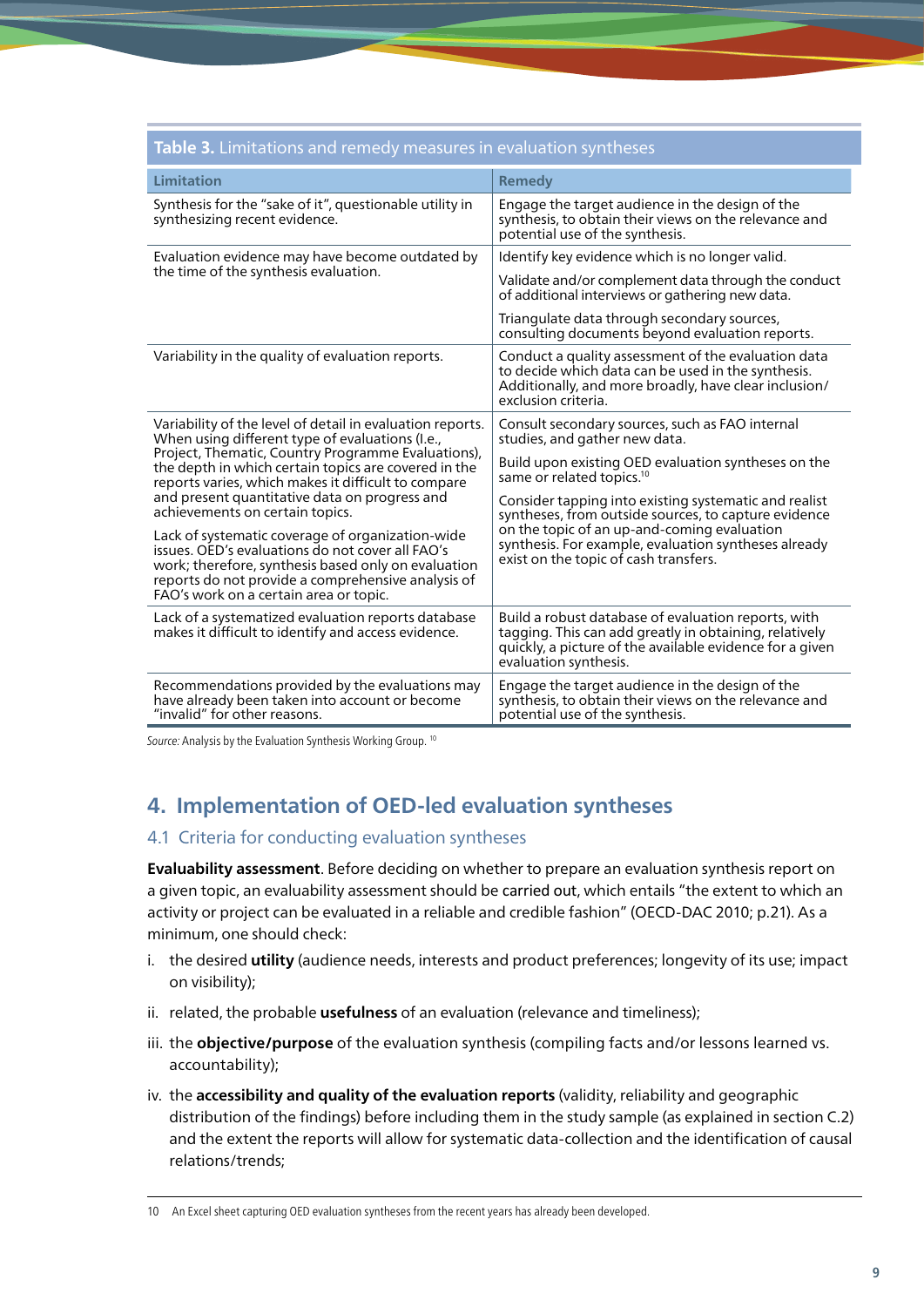- v. if there is a sufficient amount of timely, up-to-date evaluative evidence to prepare the synthesis;
- vi. **accessibility and availability of stakeholders** (e.g. for interviews, briefings) to ensure a consultative exercise from the start till the dissemination of the evaluation synthesis;
- vii. if there is any expected **complexity**; and
- viii. **trade-offs**: Time and cost effectiveness vs. utility (e.g. rapid assessments may cost less and provide more timely information, while systematic evaluation syntheses may be more expensive and provide more relevant findings).

A working paper from the UK Department for International Development (DFID) synthesised the checklists used by 11 different agencies into a set of three checklists that cover the dimensions of evaluability. These can provide a useful "starter pack" which can be adapted according to circumstances. The lists can be consulted here: [an Evaluability Assessment checklist1](https://www.betterevaluation.org/sites/default/files/An%20Evaluability%20Assessment%20checklist.docx)1

**Relevance of the evaluation synthesis scope**. It is essential that the scope of an evaluation synthesis matches with the scope of that which the evaluation synthesis needs to inform (e.g. new policy, decision making on new interventions, etc.). Another important point of attention is the timeframe of the evaluation reports in the sample. While this will depend on the topic and utility of the evaluation synthesis, we should avoid synthesizing outdated information, and therefore try to avoid using evaluation reports that are older than five years.

**Validity and credibility**. Firstly, it is important that the whole process of including/excluding quality criteria, screening and coding is transparent and systematic. Secondly, it is important that the evaluation synthesis addresses the implications of variations by understanding how the various interventions in the sample were actually implemented. This means that the evaluation synthesis needs to explore implementation aspects as well as contextual variation, next to the results.

**Lessons learned or/and with recommendations**. The evaluation team should decide upfront if the evaluation synthesis should contain a final chapter with lessons learned and/or recommendations. In case of the latter, the evaluation synthesis should choose to include either i) newly formulated strategic recommendations building on the recommendations previously made by OED evaluation reports that informed the synthesis; or ii) reiterating the most important existing recommendations. If the evaluation synthesis has recommendations, there should also be a follow-up report after one year, to capture evidence of utilization.

**Dissemination**. To increase the utility of an evaluation synthesis, wide and strategic dissemination is desired. To make an evaluation synthesis more digestible for the Programme Committee, FAO divisions and external stakeholders, several evaluation offices (e.g. WFP, IFAD and ADB) prepare summary reports, in addition to the full evaluation syntheses report. Moreover, at IFAD, annual inhouse learning events are organized on evaluation synthesis topics to enhance visibility, learning and stimulate collective action among various divisions.

### 4.2 OED working arrangements for evaluation syntheses

Evaluation syntheses cut across the work of all OED teams. As mentioned in the beginning of this note, it is an opportune moment for OED to increase the volume of the evaluation syntheses it produces and disseminates to the FAO decision-making bodies; internal and external.

Depending on the complexity and scope, evaluation syntheses could be prepared by OED colleagues, or OED could recruit one or more external consultants that work under an OED evaluation manager.

Furthermore, depending on time, resources and interest in shared learning, the evaluation could also be conducted jointly with other evaluation offices on topics of shared interest. While a joint evaluation

<sup>11</sup> This checklist has been extracted from pages 19-23 of the following report: Davies, R., 2013. *Planning Evaluability Assessments: A Synthesis of the Literature with Recommendations*. Report of a Study Commissioned by the Department for International Development (see bibliography for link).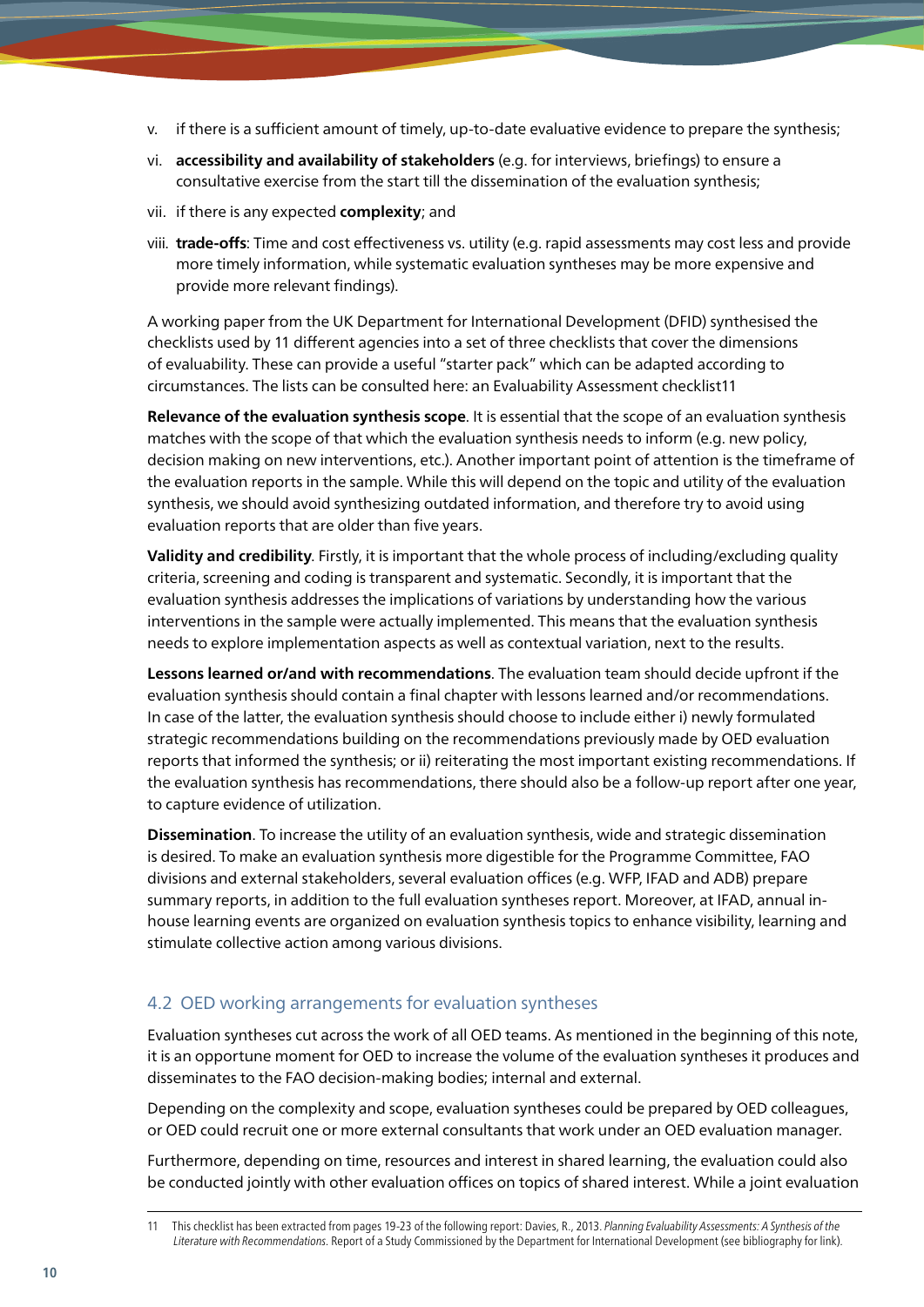synthesis could provide a wider perspective on a topic, it should be taken into account that joint-evaluation exercises tend to take much longer as protocols and work styles differ among evaluation offices.

With a view of strengthening OED's work on evaluation synthesis, the following is proposed:

- i. Methodological training for evaluation syntheses (could be part of the OED-wide learning initiatives).
- ii. "Manual"-type guidance material with step-by-step advice to OED colleagues on the conduct of evaluation syntheses. For example, it would be important to dedicate enough time for the start-up stage, which is the most labour-intensive stage for evaluation syntheses managers.
- iii. Repository of a selection of tools and guidelines, which OED colleagues find most useful and relevant to evaluation syntheses at the OED. A starting point could be to select these from the Appendix 1 of this document.
- iv. A SharePoint repository of past OED syntheses and best examples from other development agencies.
- v. The procurement of software, for use across OED on as-needed basis, to aid in the qualitative assessment of a large volume of text [e.g. from evaluations included in a given synthesis study].
- vi. Finally, beyond an encouragement to work across teams within OED for evaluation syntheses, either i) an establishment of a peer-review system for evaluation syntheses, or ii) imbedding an evaluation syntheses quality review in the forthcoming OED quality support mechanism. As needed, part-time assistance across OED teams can also be discussed (i.e. to make use of persons with expertise such as software, subject-area, or utilization-focused packaging of the syntheses' results).

### **Bibliography**

**Barnett-Page, E., & Thomas, J**. 2009. Methods for the synthesis of qualitative research: a critical review. *BMC medical research methodology,* 9(59). (available at [https://bmcmedresmethodol.biomedcentral.com/](https://bmcmedresmethodol.biomedcentral.com/articles/10.1186/1471-2288-9-59) [articles/10.1186/1471-2288-9-59](https://bmcmedresmethodol.biomedcentral.com/articles/10.1186/1471-2288-9-59))

**Better Evaluation**. n.d. Synthesise Data Across Evaluations. In: *Better Evaluation* [online]. (available at: [https://www.](https://www.betterevaluation.org/en/rainbow_framework/synthesise/synthesise_across_evaluations) [betterevaluation.org/en/rainbow\\_framework/synthesise/synthesise\\_across\\_evaluations\)](https://www.betterevaluation.org/en/rainbow_framework/synthesise/synthesise_across_evaluations)

**Davies, R**. 2013. Planning Evaluability Assessments: A Synthesis of the Literature with Recommendations. Report of a Study Commissioned by the Department for International Development. (available at: [https://assets.publishing.](https://assets.publishing.service.gov.uk/government/uploads/system/uploads/attachment_data/file/248656/wp40-planning-eval-assessments.pdf) [service.gov.uk/government/uploads/system/uploads/attachment\\_data/file/248656/wp40-planning-eval-assessments.pdf\)](https://assets.publishing.service.gov.uk/government/uploads/system/uploads/attachment_data/file/248656/wp40-planning-eval-assessments.pdf)

**FAO**. 2020. *Regional Syntheses of OED evaluations 2014-2019 Lessons Learnt.* Rome. (internal document)

**IFAD**. 2015. *Evaluation Manual. Second edition.* Independent Office of Evaluation, IFAD. Rome. (available at: [https://](https://www.ifad.org/documents/38714182/39748829/manual.pdf/bfec198c-62fd-46ff-abae-285d0e0709d6) [www.ifad.org/documents/38714182/39748829/manual.pdf/bfec198c-62fd-46ff-abae-285d0e0709d6\)](https://www.ifad.org/documents/38714182/39748829/manual.pdf/bfec198c-62fd-46ff-abae-285d0e0709d6)

**International Initiative for Impact Evaluation (3ie)**. 2019. *Does incorporating participation and accountability improve development outcomes? Meta-analysis and framework synthesis.* 3ie Systematic Review 43. (available at: <https://www.3ieimpact.org/evidence-hub/publications/systematic-reviews/does-incorporating-participation-and-accountability>)

**OECD-DAC**. 2010. *Glossary of key terms in evaluation and results based management*. Paris. (available at: [https://](https://www.oecd.org/development/peer-reviews/2754804.pdf) [www.oecd.org/development/peer-reviews/2754804.pdf\)](https://www.oecd.org/development/peer-reviews/2754804.pdf)

**Miranda, R.** 2020. Methods and tools used for the RLC evaluation synthesis report. Case study. (internal document)

**The Presidency of the Republic of South Africa**. 2014. *DPME Evaluation Guideline No 2.2.15. Guideline on Evaluation Synthesis.* Page 1. Department Performance Monitoring and Evaluation (DPME). Pretoria. (available at: <https://evaluations.dpme.gov.za/images/gallery/Guideline%202.2.15%20Evaluation%20Synthesis%20accepted%2014%2003%2020.pdf>)

**USAID**. 2019. *Learning from Evaluation Syntheses. Technical report on making evidence from evaluations more accessible to decision-makers.* Washington, DC. (available at: [https://pdf.usaid.gov/pdf\\_docs/PA00TP3V.pdf](https://pdf.usaid.gov/pdf_docs/PA00TP3V.pdf))

**USAID**. 2019. *Discussion Note: Making Evidence Accessible Through Evaluation Synthesis.* Washington, DC. (available at: [https://usaidlearninglab.org/sites/default/files/resource/files/evaluation\\_synthesis\\_discussion\\_note\\_v1\\_final\\_april.24.2019.pdf](https://usaidlearninglab.org/sites/default/files/resource/files/evaluation_synthesis_discussion_note_v1_final_april.24.2019.pdf))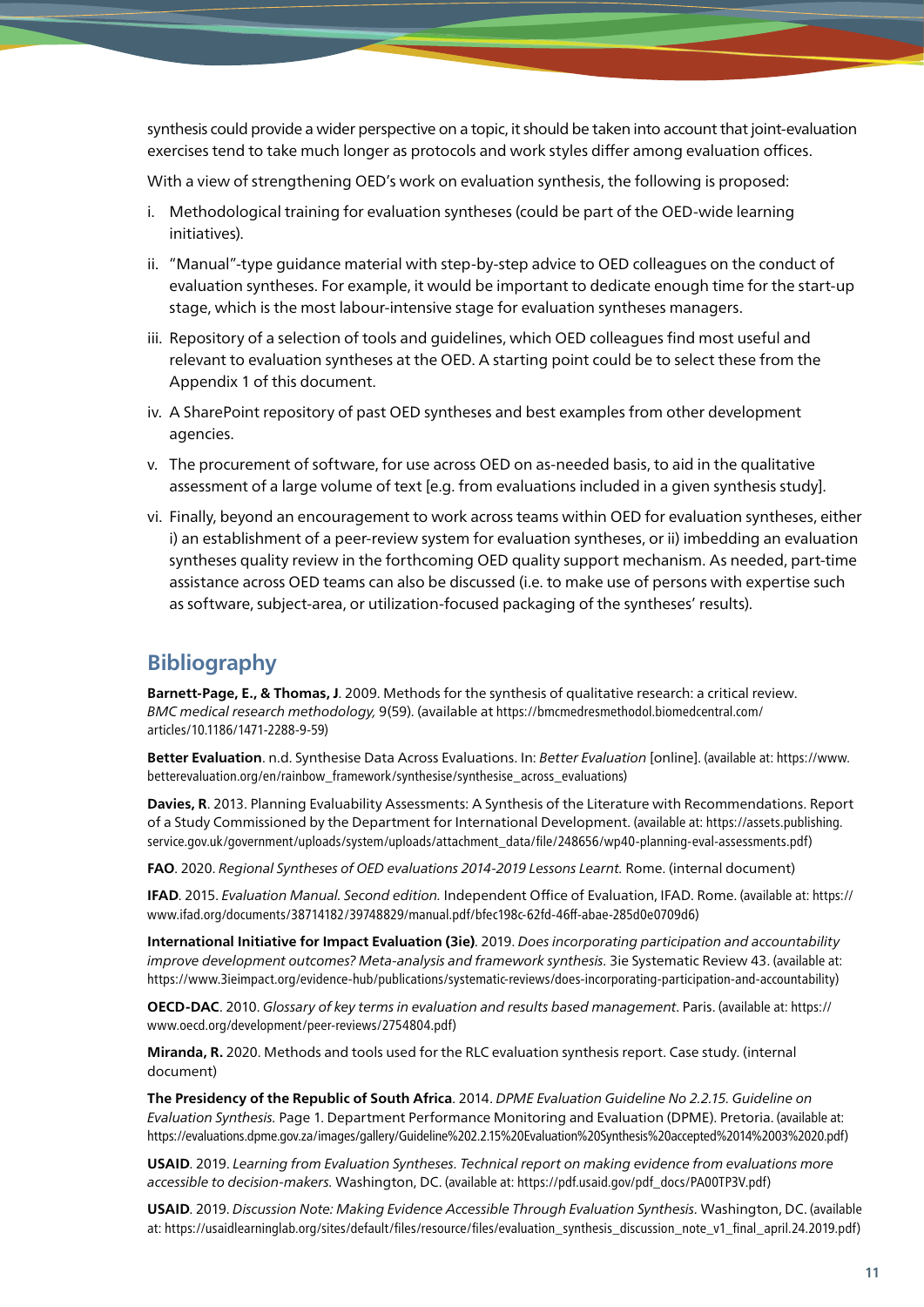### **Appendix 1. Useful resources**

#### American Journal of Evaluation. "Quality, Context, and Use Issues in Achieving the Goals of Metaevaluation."

[https://wmich.edu/sites/default/files/attachments/u58/2015/Quality\\_Context\\_and\\_Use.pdf](https://wmich.edu/sites/default/files/attachments/u58/2015/Quality_Context_and_Use.pdf)

*This article discusses the multiple ways in which quality can be defined, the political and cultural contexts of metaevaluation, and issues surrounding use and misuse. A metaevaluation of evaluations of international agricultural research centers illustrates these topics.*

#### ALNAP. "Learning from What We Know: How to improve evaluation synthesis for humanitarian organisations."

<https://www.alnap.org/help-library/learning-from-what-we-know-how-to-improve-evaluation-synthesis-for-humanitarian>

*Although the volume of evaluations published by humanitarian actors has increased tenfold between 2007 and 2017, the evaluation system still struggles to provide evidence about collective performance of the humanitarian sector. Evaluation synthesis provides one option for building information about response-wide performance. This paper provides guidance on when to do an evaluation synthesis and how to do it well.*

#### ALNAP. "Evaluating Evaluations: A Meta-evaluation Checklist." <https://www.alnap.org/help-library/evaluating-evaluations-a-meta-evaluation-checklist>

*What are the criteria of merit for an evaluation in any field, including program evaluation? That is probably the most important question to which someone conducting a meta-evaluation. This article provides a list of criteria for how to conduct a meta-evaluation and what sources to include.* 

#### Better Evaluation. "Introducing systemic reviews." <https://www.betterevaluation.org/pt/node/1555>

In this chapter, the authors outline the purpose of systematic reviews and explain their value in making decisions. *Furthermore, they "consider what 'systematic' means when applied to reviewing literature and explains how review methods may vary while being systematic." It also provides an overview of debates regarding synthetic reviews.*

#### **Better Evaluation. "Rapid evidence assessment."** [https://www.betterevaluation.org/evaluation-options/rapid\\_evidence\\_assessment](https://www.betterevaluation.org/evaluation-options/rapid_evidence_assessment)

*The article provides an overview of Rapid Evidence Assessment, a process that is faster and less rigorous than a full systematic review but more rigorous than ad hoc searching, it uses a combination of key informant interviews and targeted literature searches to produce a report in a few days or a few weeks.*

#### Better Evaluation. "Synthesize data across evaluations." <https://www.betterevaluation.org/pt/node/249>

This overview covers strategies to apply when locating the evidence (often involving bibliographic searches of *databases, with particular emphasis on finding unpublished studies), assessing its quality and relevance in order to decide whether or not to include it, extracting the relevant information, and synthesizing it as well as different strategies and definitions of what constitutes credible evidence.*

#### **Better Evaluation. "Synthesize data from one or more evaluations."** <https://www.betterevaluation.org/sites/default/files/Synthesize%20-%20Compact.pdf>

*The overview provides guidelines on how to combine data to form an overall assessment of the merit or worth of the intervention, or to summarize evidence across several evaluations.*

#### DFID. Assessing Strength of Evidence

#### [https://assets.publishing.service.gov.uk/government/uploads/system/uploads/attachment\\_data/file/291982/HTN-strength](https://assets.publishing.service.gov.uk/government/uploads/system/uploads/attachment_data/file/291982/HTN-strength-evidence-march2014.pdf)[evidence-march2014.pdf](https://assets.publishing.service.gov.uk/government/uploads/system/uploads/attachment_data/file/291982/HTN-strength-evidence-march2014.pdf)

*This note offers recommendations on how to use evidence judiciously for the benefit of designing and implementing effective policy and programmes, including the appraisal of the quality of individual studies and the assessment of the strength of bodies of evidence.*

#### Eval Forward. "Use of synthesis and meta-analysis in development evaluation." <https://www.evalforward.org/resources/synthesis-and-meta-analysis>

*This webinar was held on 30 October 2019 and presented the experience of different UN agencies and the International Initiative for Impact Evaluation (3ie) in using synthesis and meta-analysis in evaluation. Participants discussed how to improve the quality and use of synthesis in development evaluations and learn about their potential application in different development interventions.*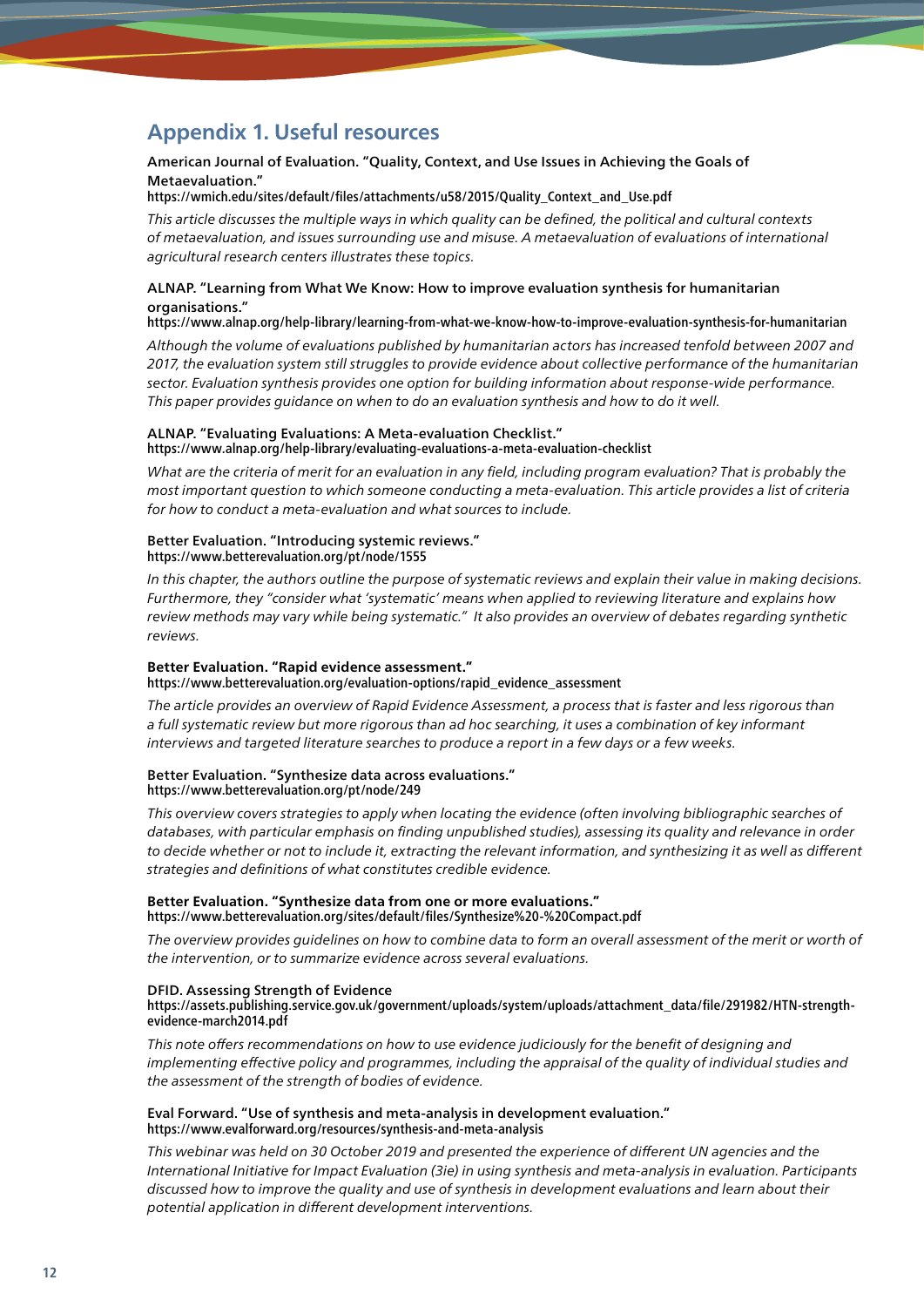#### Regional syntheses of OED evaluations 2014–2019: Lessons Learnt

*This document has the purpose of sharing lessons learned from conducting the OED Regional Syntheses as to inform OED decisions on conducting similar syntheses in the future. It is an internal document.*

#### The Feinstein International Centre. "The Humanitarian Evidence Programme." <https://fic.tufts.edu/research-item/the-humanitarian-evidence-program/>

*The site features systematic reviews of evidence types, each of which is accompanied by a protocol detailing the methodology and an evidence brief synthesizing key insights. You can also find the program's guidance documents for how to map, synthesize, and critically appraise humanitarian evidence.*

#### The Feinstein International Centre. "Synthesizing practices of evidence appraisal in the humanitarian field." <https://www.alnap.org/help-library/synthesizing-practices-of-evidence-appraisal-in-the-humanitarian-field>

*This paper synthesizes evidence appraisal practices to inform evidence syntheses in the Humanitarian Evidence Program. The paper helps answer the question, 'How confident are we in the quality of evidence supporting a finding? Rather than prescribing a particular evidence appraisal approach, the Humanitarian Evidence Programme summarizes evidence appraisal practices relevant to the field and offers some suggestions in critically applying them to the realities of humanitarian data analysis, synthesis, and interpretation.*

#### International Initiative for Impact Evaluation. Evidence Hub <https://developmentevidence.3ieimpact.org/>

*3ie's Development Evidence Portal is a repository of rigorous evidence on what works in international development. This portal includes evaluations and synthesis of studies conducted in low-and middle-income countries. It combines records from 3ie's Impact Evaluation and Systematic Review repositories, as well as, evidence gap maps.*

#### UNEG. "Compendium of Evaluation Methods Reviewed" <http://www.unevaluation.org/document/detail/2939>

*The Compendium of Evaluation Methods Reviewed is a guidance document resulting from discussions among members of the UNEG Working Group on Evaluation Methods on seven evaluation methods. i) methods supporting evaluation design: evaluability assessment, theory of change and storyline approaches; ii) synthesis and meta-analysis; iii) contribution analysis; iv) qualitative comparative analysis; v) randomized controlled trials and quasi-experimental designs; vi) outcome harvesting/outcome evidencing; and vii) culturally responsive evaluation. The Compendium presents examples of interesting UN evaluation practices to a wider audience, with an additional focus on the underlying principles that led evaluation managers to choose the method they did.*

#### The Presidency Republic of South Africa. "Guideline on Evaluation Synthesis" [https://evaluations.dpme.gov.za/images/gallery/Guideline%202.2.15%20Evaluation%20Synthesis%20accepted%2014%20](https://evaluations.dpme.gov.za/images/gallery/Guideline%202.2.15%20Evaluation%20Synthesis%20accepted%2014%2003%2020.pdf) [03%2020.pdf](https://evaluations.dpme.gov.za/images/gallery/Guideline%202.2.15%20Evaluation%20Synthesis%20accepted%2014%2003%2020.pdf)

*This guideline is designed to assist government departments to effectively plan and manage evaluation synthesis. The Guideline provides a definition and description of evaluation synthesis, followed by key issues to be considered, key questions that should be addressed, and typical evaluation methods. This is a broad guideline that can be applied in different contexts.*

#### USAID. "Learning from Evaluation Syntheses." [https://pdf.usaid.gov/pdf\\_docs/PA00TP3V.pdf](https://pdf.usaid.gov/pdf_docs/PA00TP3V.pdf)

*This report focuses on evaluation syntheses as aid for learning and improving the utilization of evidence from evaluations. It focuses on how decision-makers use such evidence to inform foreign assistance policies, strategies, projects, and activities, and for monitoring and improving evaluation quality.*

#### USAID. "Making Evidence Accessible through Evaluation Synthesis."

#### [https://usaidlearninglab.org/sites/default/files/resource/files/evaluation\\_synthesis\\_discussion\\_note\\_v1\\_final\\_april.24.2019.pdf](https://usaidlearninglab.org/sites/default/files/resource/files/evaluation_synthesis_discussion_note_v1_final_april.24.2019.pdf)

*Section I of this Discussion Note describes the types of evaluation syntheses. Section II examines how syntheses can enhance evidence-based decision-making within USAID's Program Cycle. Section III discusses stages in the evaluation synthesis process, including design, implementation, dissemination, and utilization tracking. Section IV provides links to additional resources for those interested in pursuing one of the main types of evaluation syntheses or for understanding how to identify evidence gaps that learning agendas can help fill.*

#### IOD PARC "Evaluation Methodologies"

#### <https://www.iodparc.com/resource/evaluation-methodologies/>

*This review provides a brief overview of three synthesis methodologies used to deliver wider learning (what works where and why) around evaluation processes and specified topics: meta-evaluation, synthesis evaluations and systematic reviews.*